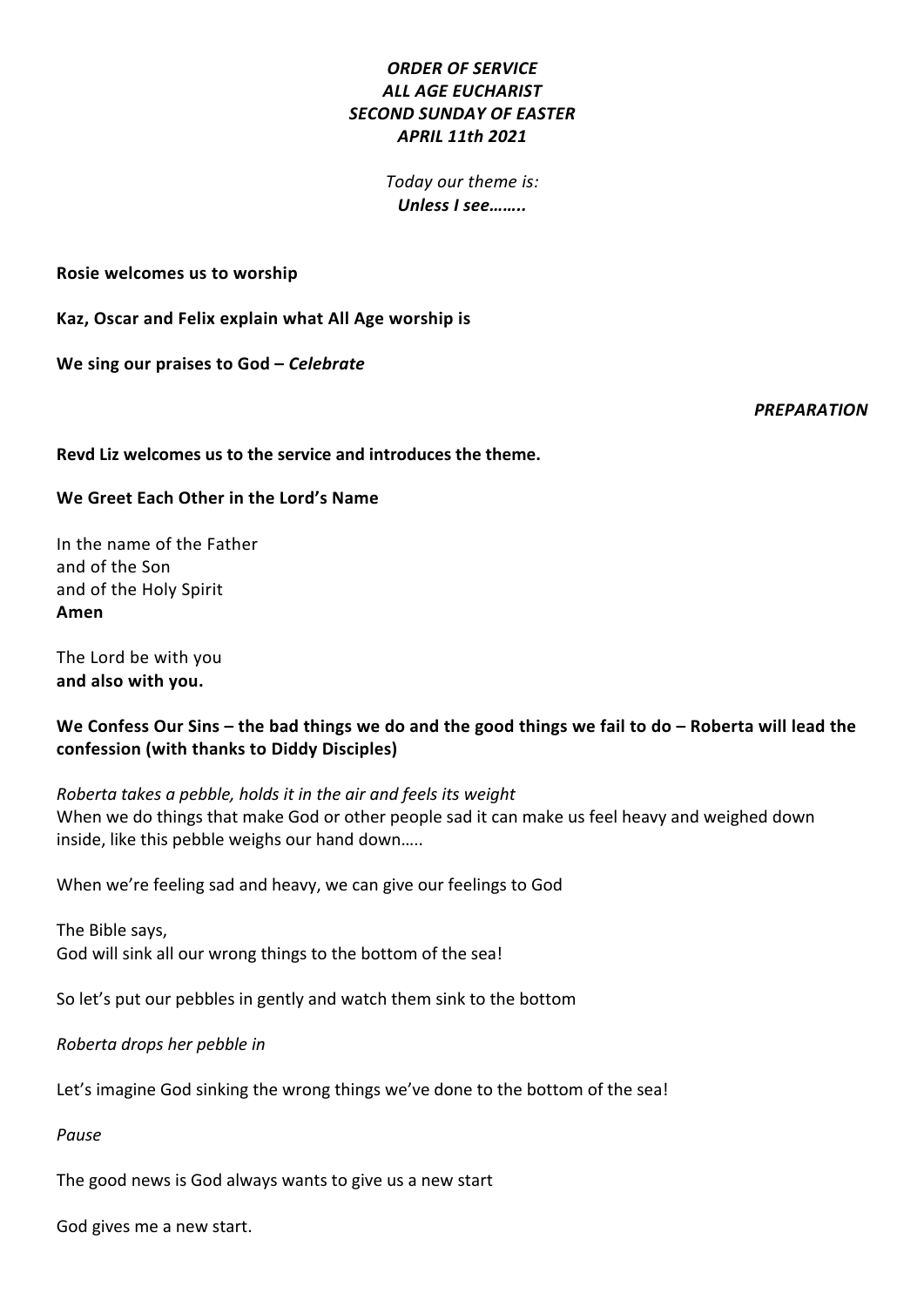## **We receive God's forgiveness**

May the God of love bring us back to himself, forgive *us our* sins, and assure *us* of his eternal love in Jesus Christ our Lord. **Amen.**

## **The Gloria**

## We keep a Time of Silence and Pray the Special Prayer for Today

Risen Christ, for whom no door is locked, no entrance barred: open the doors of our hearts. that we may seek the good of others and walk the joyful road of sacrifice and peace, to the praise of God the Father. **Amen** 

### We have a quiz - *Do these go well together?*

### We Sing Our Praises to God – Turn Your Eyes upon Jesus

*THE LITURGY OF THE WORD* 

# We Proclaim the Word of God – Ali, helped by Mary and Christy, reads the **gospel**

Hear the gospel of our Lord Jesus Christ according to John

### **Glory to you, O Lord**

When it was evening on that day, the first day of the week, and the doors of the house where the disciples had met were locked for fear of the Jews, Jesus came and stood among them and said, 'Peace be with you.'

After he said this, he showed them his hands and his side. Then the disciples rejoiced when they saw the Lord. Jesus said to them again, 'Peace be with you. As the Father has sent me, so I send you.'

When he had said this, he breathed on them and said to them,

'Receive the Holy Spirit. If you forgive the sins of any, they are forgiven them; if you retain the sins of any, they are retained.'

But Thomas (who was called the Twin), one of the twelve, was not with them when Jesus came. So the other disciples told him, 'We have seen the Lord.'

But he said to them, 'Unless I see the mark of the nails in his hands, and put my finger in the mark of the nails and my hand in his side, I will not believe.'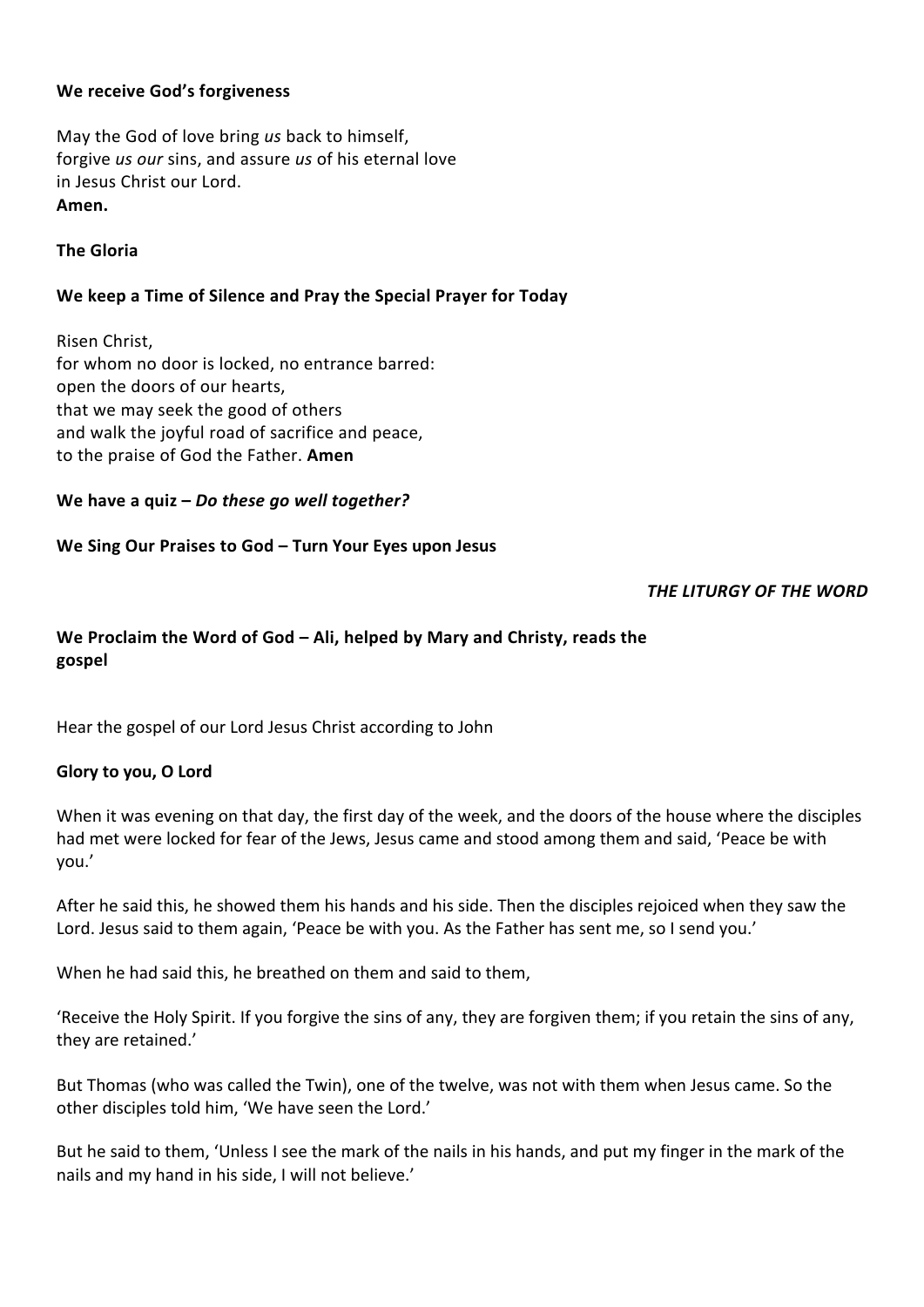A week later his disciples were again in the house, and Thomas was with them. Although the doors were shut, Jesus came and stood among them and said, 'Peace be with you.'

Then he said to Thomas, 'Put your finger here and see my hands. Reach out your hand and put it in my side. Do not doubt but believe.'

Thomas answered him, 'My Lord and my God!'

Jesus said to him, 'Have you believed because you have seen me? Blessed are those who have not seen and yet have come to believe.'

Now Jesus did many other signs in the presence of his disciples, which are not written in this book. But these are written so that you may come to believe that Jesus is the Messiah, the Son of God, and that through believing you may have life in his name.

## **SERMON** - Revd Liz gives the address with the help of Becky, Harriet, Jacob and Naomi, Claire, Euan and Aiden, Naomi and Arek.

## We Say What We Believe – Sheila leads the affirmation of faith from our Easter Gardens

Let's declare our faith in the resurrection of our Lord Jesus Christ.

 **Christ died for our sins in accordance with the Scriptures;** he was buried; he was raised to life on the third day **in accordance with the Scriptures; afterwards he appeared to his followers,** and to all the apostles: this we have received, **and this we believe. Amen.**

We pray for the Church and The World – Bella, Bennett, Akil and Sonia pray on our behalf

*ending with,* 

God of mercy, hear our prayer and make us one in heart and mind to serve vou with joy forever. Amen

**THE LITURGY OF THE SACRAMENT** 

#### **We Share The Peace**

The risen Christ came and stood among his disciples and said, 'Peace be with you.' Then were they glad when they saw the Lord. Alleluia.

The peace of the risen Christ be always with you **and also with you. Alleluia.**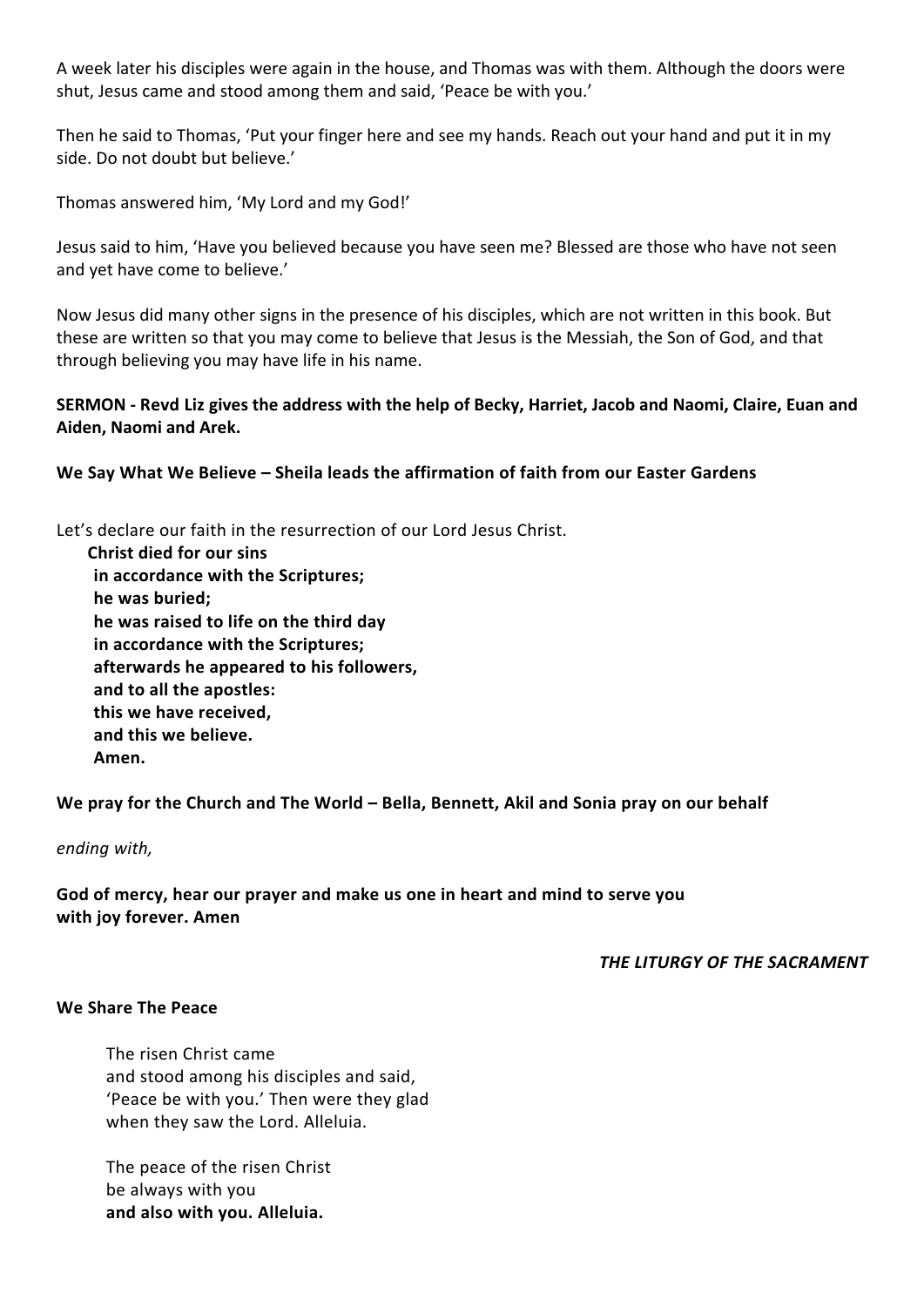Let us offer one another a sign of peace.

### We Sing Our Praises to God – Now the Green Blade Rises

**We Prepare The Table**

### **We Pray The Eucharistic Prayer**

The Lord is here **His Spirit is with us.** Lift up your hearts. We lift them to the Lord. Let us give thanks to the Lord our God. It is right to give thanks and praise.

*Rosie* - Why is it right to give thanks and praise? *Answer Listen, and we will hear.*

Lord of all life, you created the universe, where all living things reflect your glory. You give us this great and beautiful earth, to discover and to cherish.

Holy, holy, holy Lord, God of power and might, heaven and earth are full of your glory. **Hosanna in the highest.** 

We thank you, loving Father, because, when we turned away, you sent Jesus, your Son. He gave his life for us on the cross and shows us the way to live. Send your Holy Spirit that these gifts of bread and wine may be for us Christ's body and his blood.

*Rosie* - *Why do we share this bread and wine? Answer Listen, and we will hear.*

On the night before he died, when darkness had fallen, Jesus took bread. He gave thanks, broke it, and shared it with his disciples, saying: 'This is my body, given for you. Do this to remember me.'

After they had eaten, he took the cup of wine, gave thanks, and shared it with his disciples, saying: 'This is my blood, poured out for you and for many, for the forgiveness of sins.' So Father, with this bread and this cup we celebrate his love, his death, his risen life. As you feed us with these gifts, send your Holy Spirit, and change us more and more to be like Jesus our Saviour.

*Rosie - How do we follow Jesus Christ? Answer Listen, and we will hear.*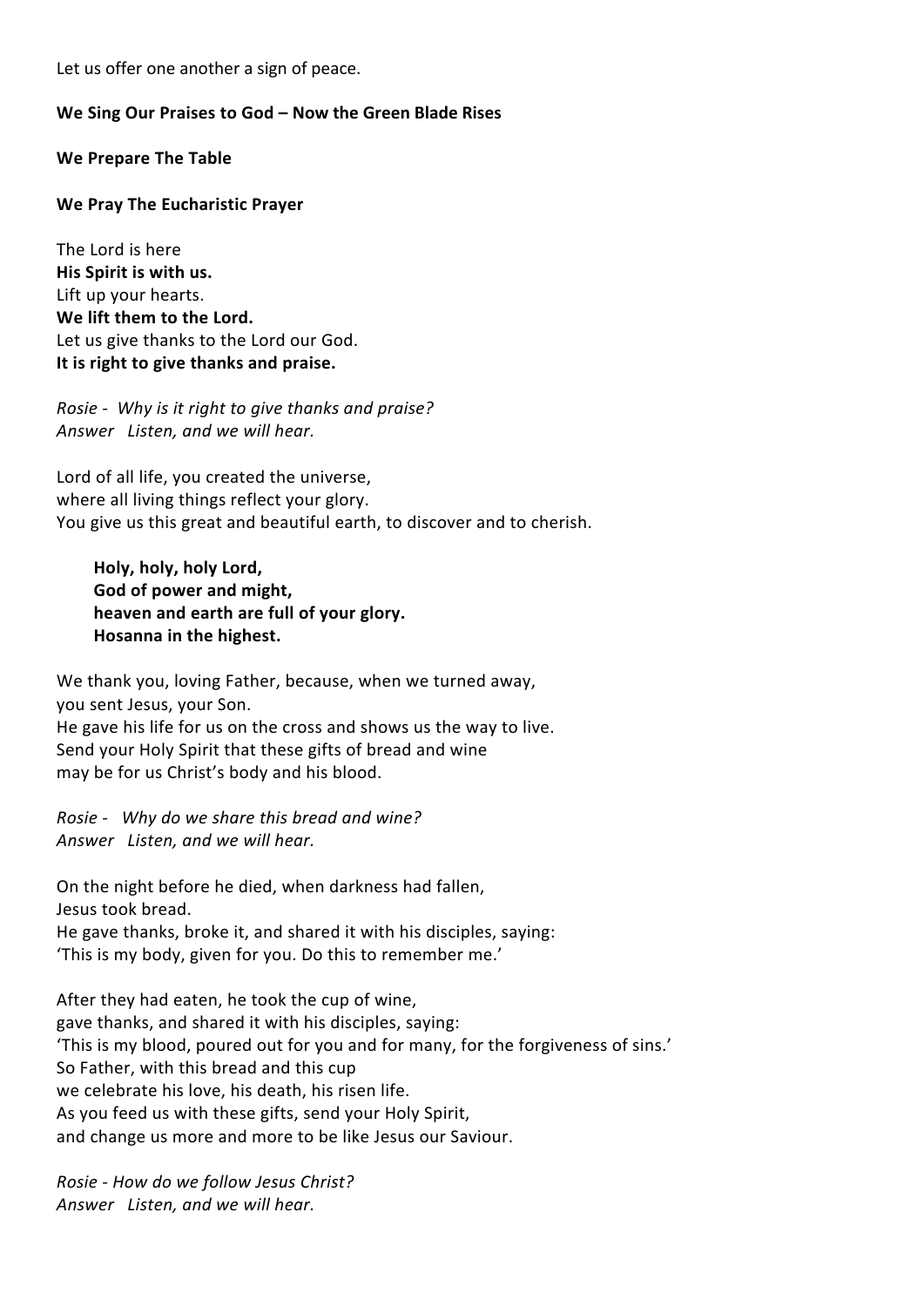Help us, Father, to love one another, as we look forward to that day when suffering is ended, and all creation is gathered in your loving arms. And now with Luke and Richard, Thomas and all your saints we give you glory, through Jesus Christ, in the strength of the Spirit, today and for ever. **Amen.**

**Our Father in heaven. hallowed be your name** Your kingdom come Your will be done on earth as in heaven. **Give us today our daily bread** And forgive us our sins, as we forgive those who sin against us And lead us not into temptation, but deliver us from evil For the kingdom, the power and the glory are yours now and forever Amen.

We break the bread

The president breaks the consecrated bread.

*President* Jesus says, I am the bread of life, whoever eats of this bread will live for ever. All **Lord, our hearts hunger for you; give us this bread always**.

### Invitation to Communion

The church of God is not defined by the walls of a building but by the Body of Christ. By making our *communion spiritually, we join with Christians everywhere to be nourished by the one who tells us 'I am* the bread of life'.

*President* God's Holy Gifts for God's holy people **Jesus Christ is holy, Jesus Christ is Lord, to the glory of God the Father. Amen**

The president receives communion.

### **Communion Music -- All Heaven Declares**

#### *Post Communion Prayer*

Lord God our Father, through our Saviour Jesus Christ you have assured your children of eternal life and in baptism have made us one with him: deliver us from the death of sin and raise us to new life in your love. in the fellowship of the Holy Spirit, by the grace of our Lord Jesus Christ. **Amen**

#### **NOTICES – Ally Warder**